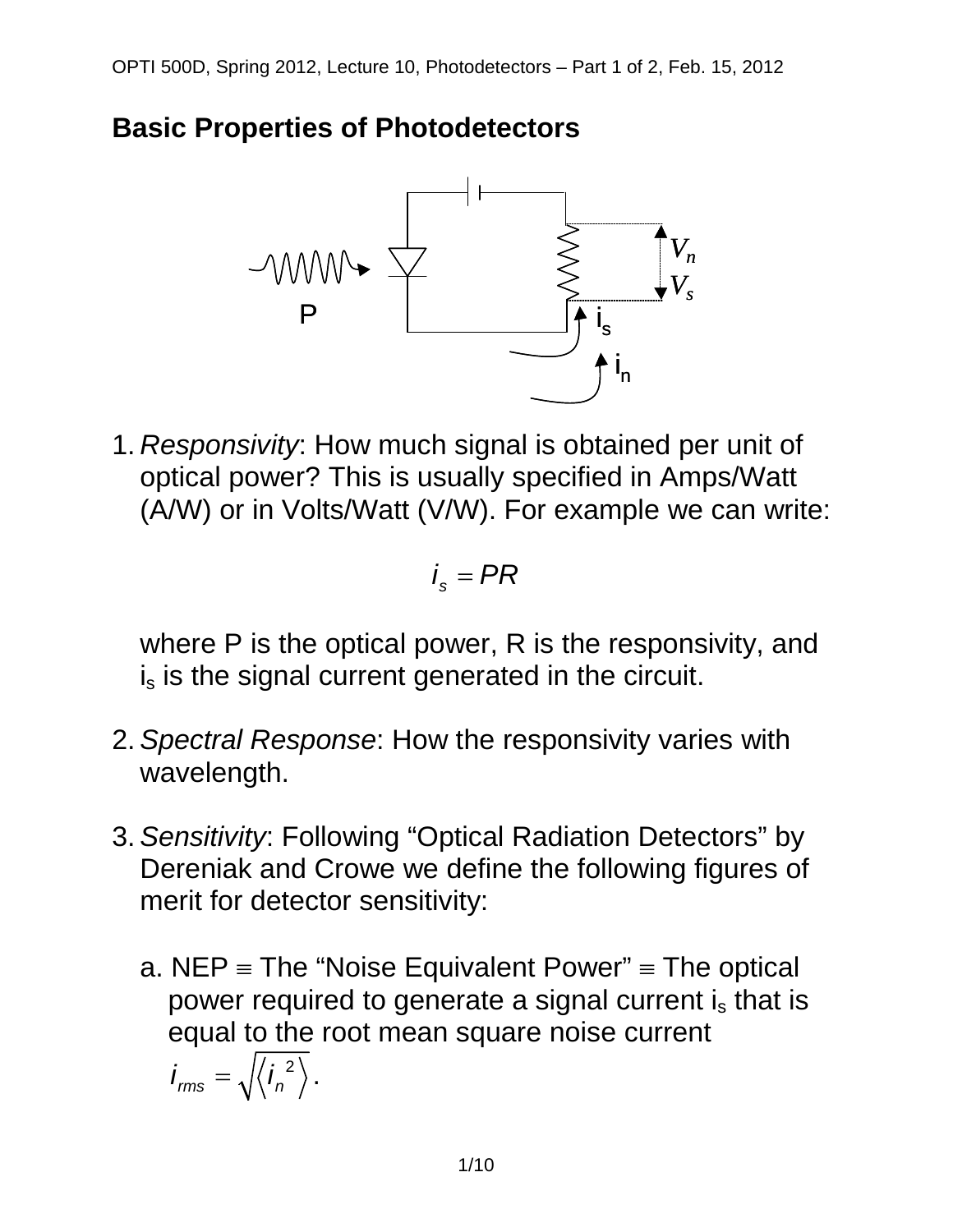$$
i_{\text{rms}} = \text{NEP} \times \text{R}
$$

- b. Detectivity,  $D \equiv 1/\text{NEP}$  (smaller NEP is better but bigger D is better)
- c. D<sup>\*</sup> (pronounced "Dee Star") =  $(A \Delta f)^{1/2}$  D, where A is the detector area and ∆f is the detector bandwidth. The noise in most photodetectors is proportional to (A  $\Delta f$ <sup>1/2</sup>, and including this factor in the definition of D<sup>\*</sup> takes this into account – if two photodetectors have the same D, the one with the larger (A  $\Delta f$ )<sup>1/2</sup> is considered better and gets a larger D<sup>\*</sup>.
- 4. *Time Response (Frequency Response)*: How fast does the detector respond to a change in signal?
- 5. Quantum Efficiency: Number of electrons-hole pairs collected (created and separated to the n and p regions) for each photon.

Electron-Hole Pairs Collected Number of Photons *QE* <sup>=</sup>

- a. External Quantum Efficiency We calculate with the number of photons incident on the front surface of the detector.
- b. Internal Quantum Efficiency We calculate with the number of photons that enter the photodetector.

**Photodiodes**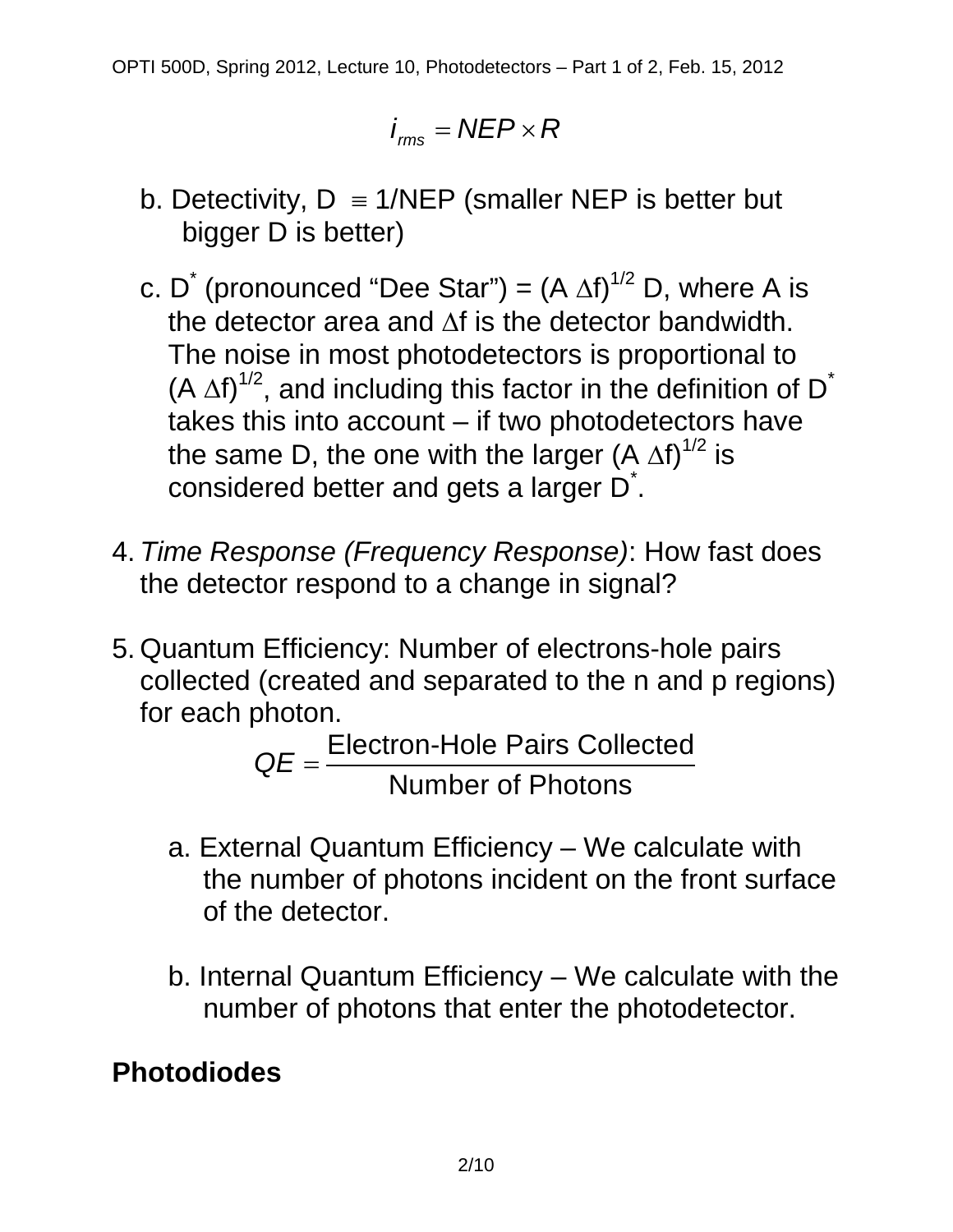Photodiodes are compact, inexpensive, sensitive, and fast; but they have limited spectral response.



(a) A schematic diagram of a reverse biased *pn* junction photodiode. (b) Net space charge across the diode in the depletion region.  $N_d$  and  $N_a$  are the donor and acceptor concentrations in the *p* and *n* sides. (c). The field in the depletion region.

© 1999 S.O. Kasap, *Optoelectronics* (Prentice Hall)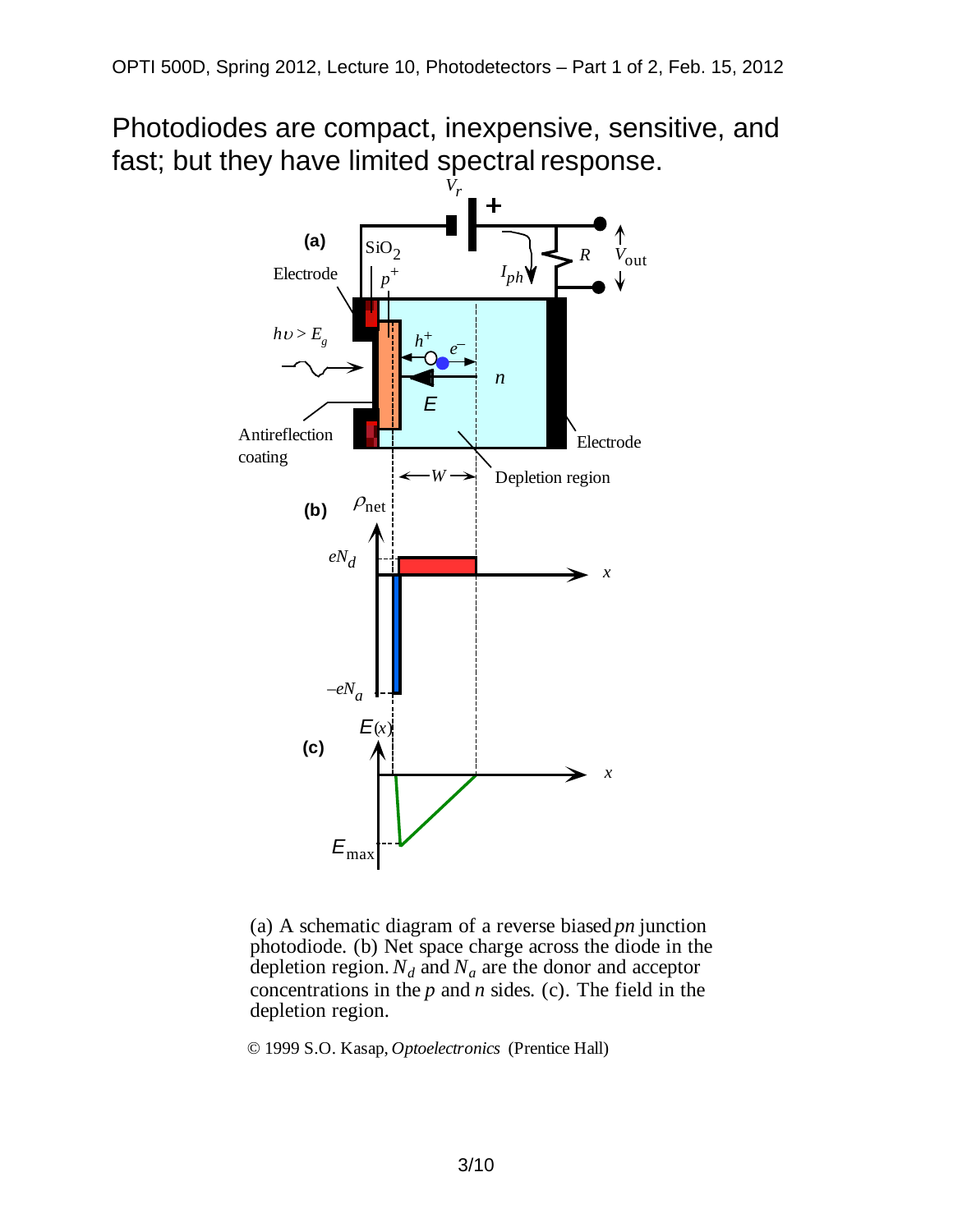

The schematic structure of an idealized *pin* photodiode (b) The net space charge density across the photodiode. (c) The built-in field across the diode. (d) The *pin* photodiode in photodetection is reverse biased.

© 1999 S.O. Kasap, *Optoelectronics* (Prentice Hall)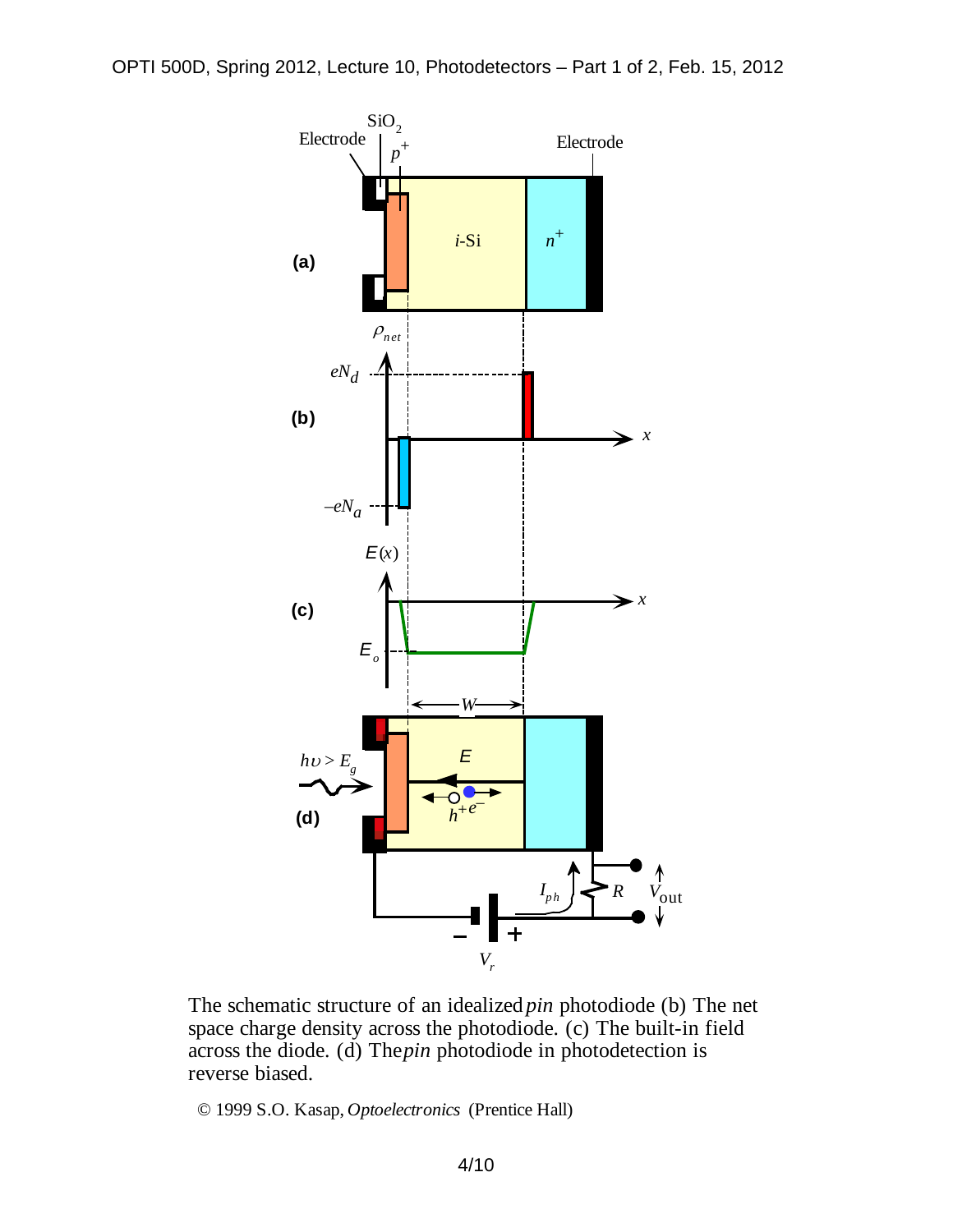Responsivity for a Photodiode:



Responsivity  $(R)$  vs. wavelength  $\alpha$  for an ideal photodiode with  $QE = 100\%$  ( $\eta = 1$ ) and for a typical commercial Si photodiode.

© 1999 S.O. Kasap, *Optoelectronics* (Prentice Hall)

Note 1. R is small beyond a cut-off wavelength corresponding to the semiconductor band gap.

Note 2. R decreases at shorter wavelengths because the number of photogenerated electrons =  $ηP/hv = ηPλ/hc$ , which decreases with wavelength.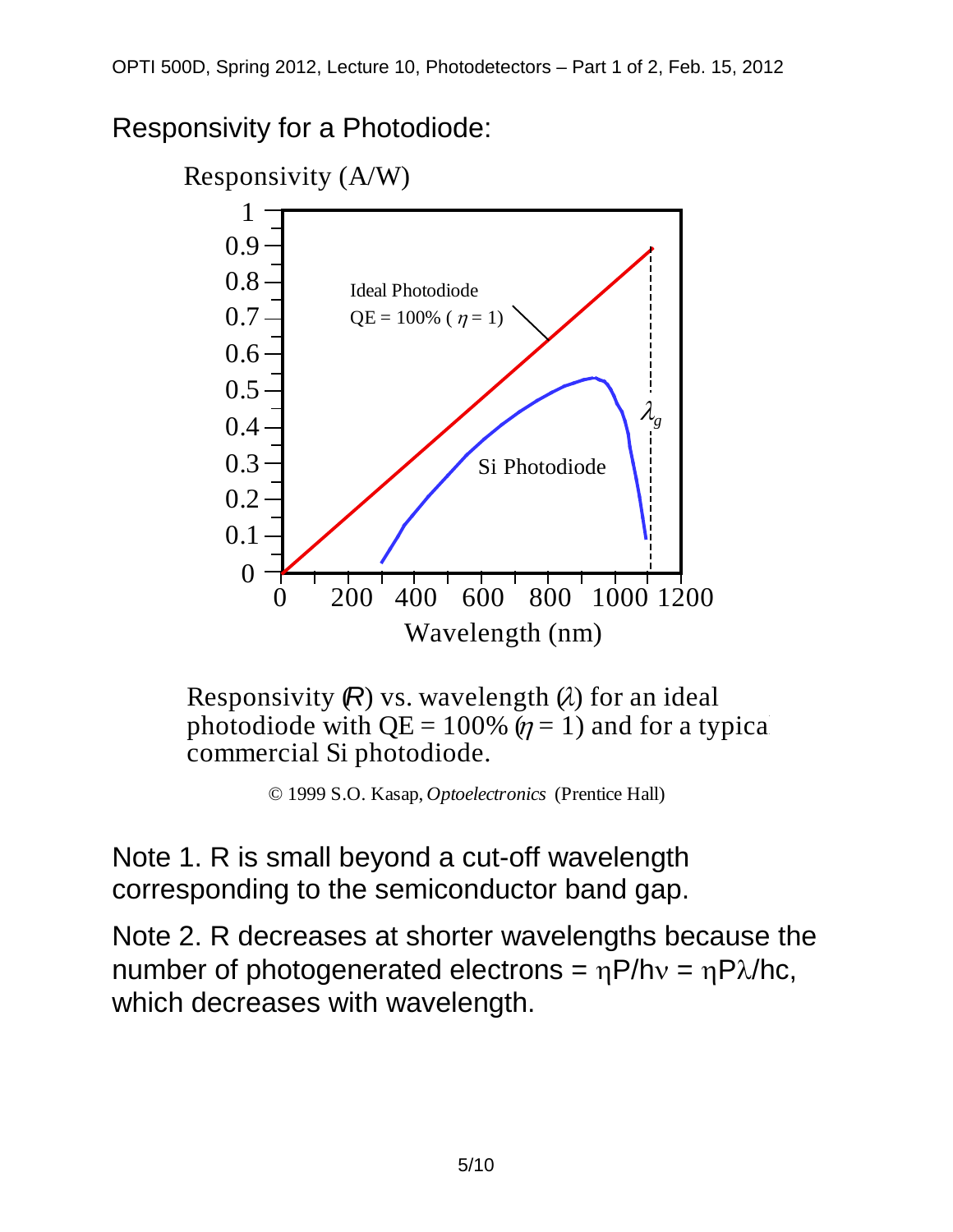Note 3. Choosing the correct semiconductor material for a photodiode includes selecting one with a small enough band gap but sensitivity must also be taken into account (see next section)



Absorption coefficient ( $\alpha$ ) vs. wavelength ( $\lambda$ ) for various semiconductors (Data selectively collected and combined from various sources.)

*From Optoelectronics and Photonics, Kasap*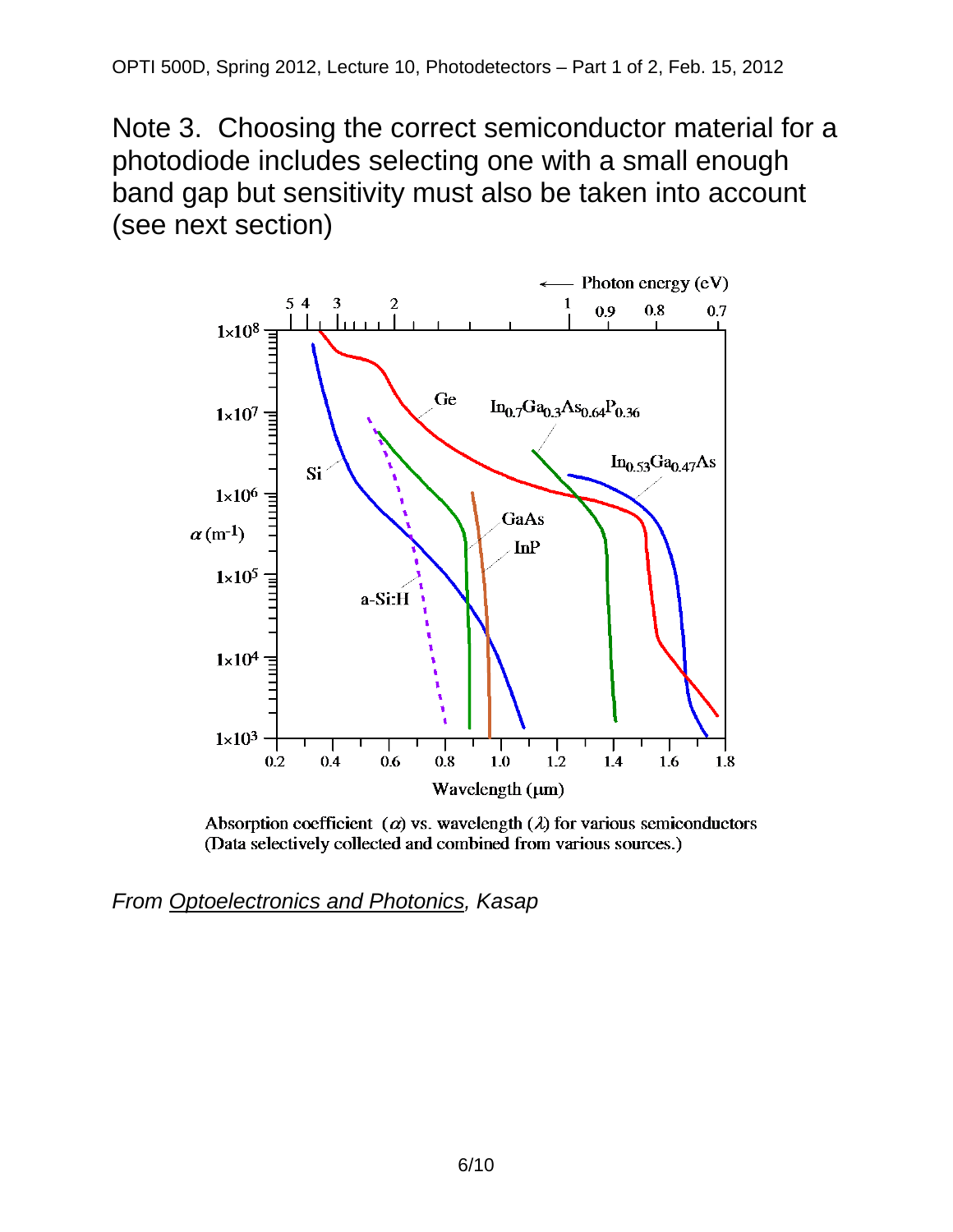## Photodiode Sensitivity



Figure 4.137  $D^*$  as a function of wavelength for various photovoltaic detectors. (Courtesy of Hughes Aircraft Company.)

*From Building Scientific Apparatus,1st Edition, Moore et al., Figure 4.137*

Note: The peak D<sup>\*</sup> is larger for photodiodes made from semiconductors with larger band gap because there is less generation of electrons-hole pairs across the gap by background radiation.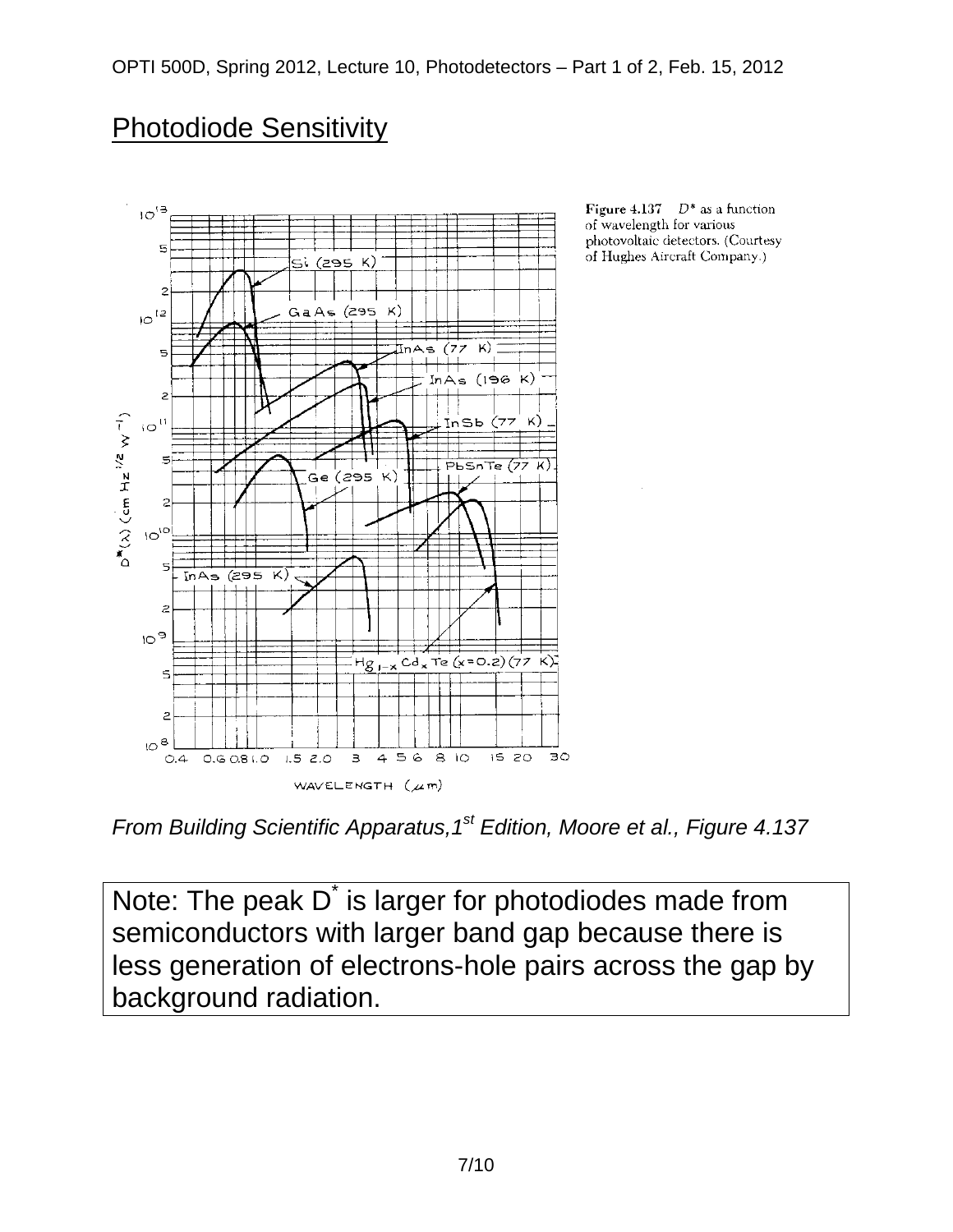## Time Response for a Photodiode

The temporal response is limited by:

# 1. Drift Time

2. Diffusion Time



Figure 17.3-1 Photons illuminating an idealized reverse-biased  $p-n$  photodiode detector. The drift and diffusion regions are indicated by 1 and 2, respectively.

*From Photonics, Saleh and Teich.*

## 3. RC Time Constant, <sup>τ</sup> = *RC*

For high-speed operation, diffusion is minimized and photodiode area is kept small to minimize the RC Time Constant.

Commercial photodiodes have bandwidth up to 40 GHz (InGaAs pin photodiodes available from Opto Speed).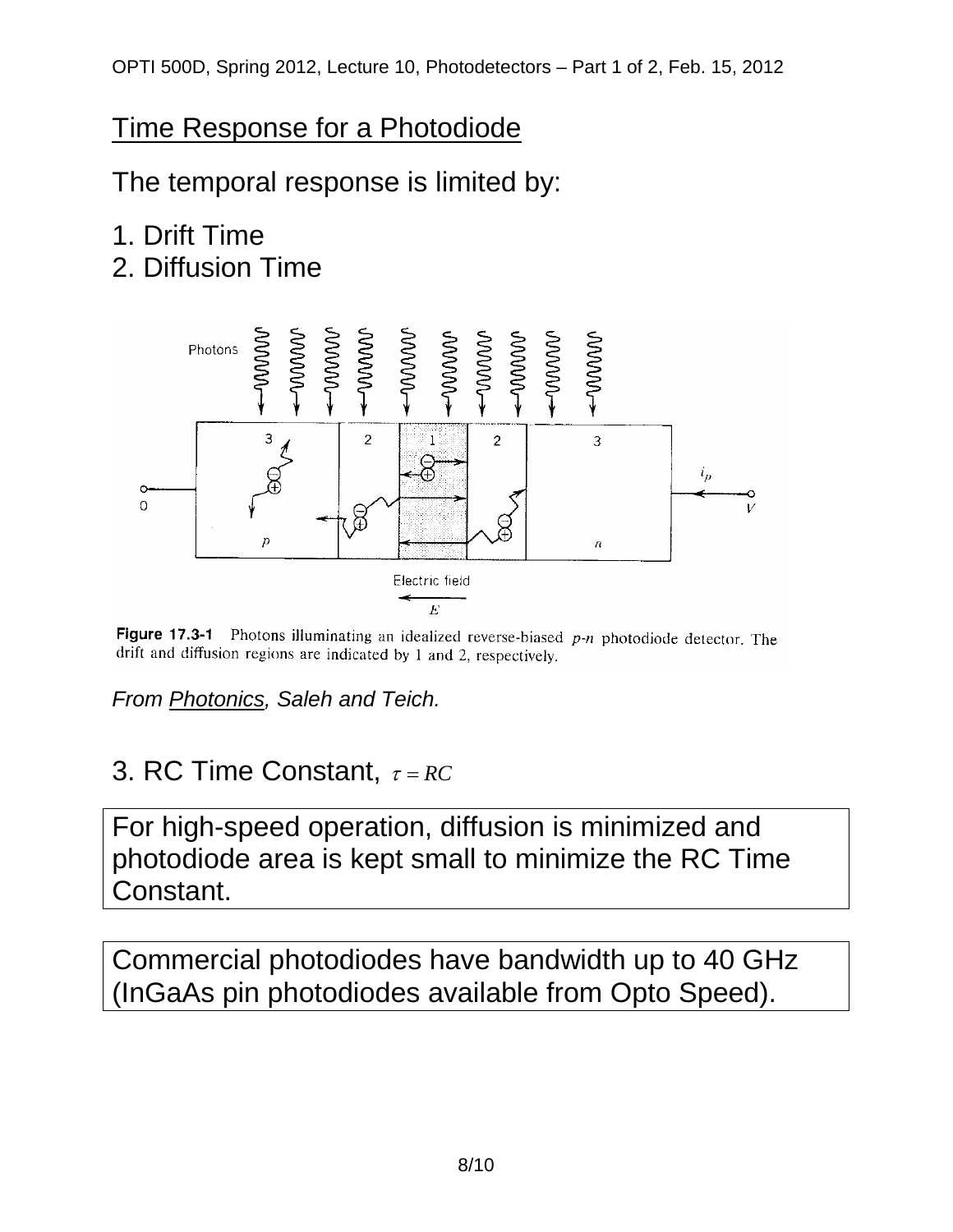#### Avalanche Photodiodes (APDs)







© 1999 S.O. Kasap, *Optoelectronics* (Prentice Hall)